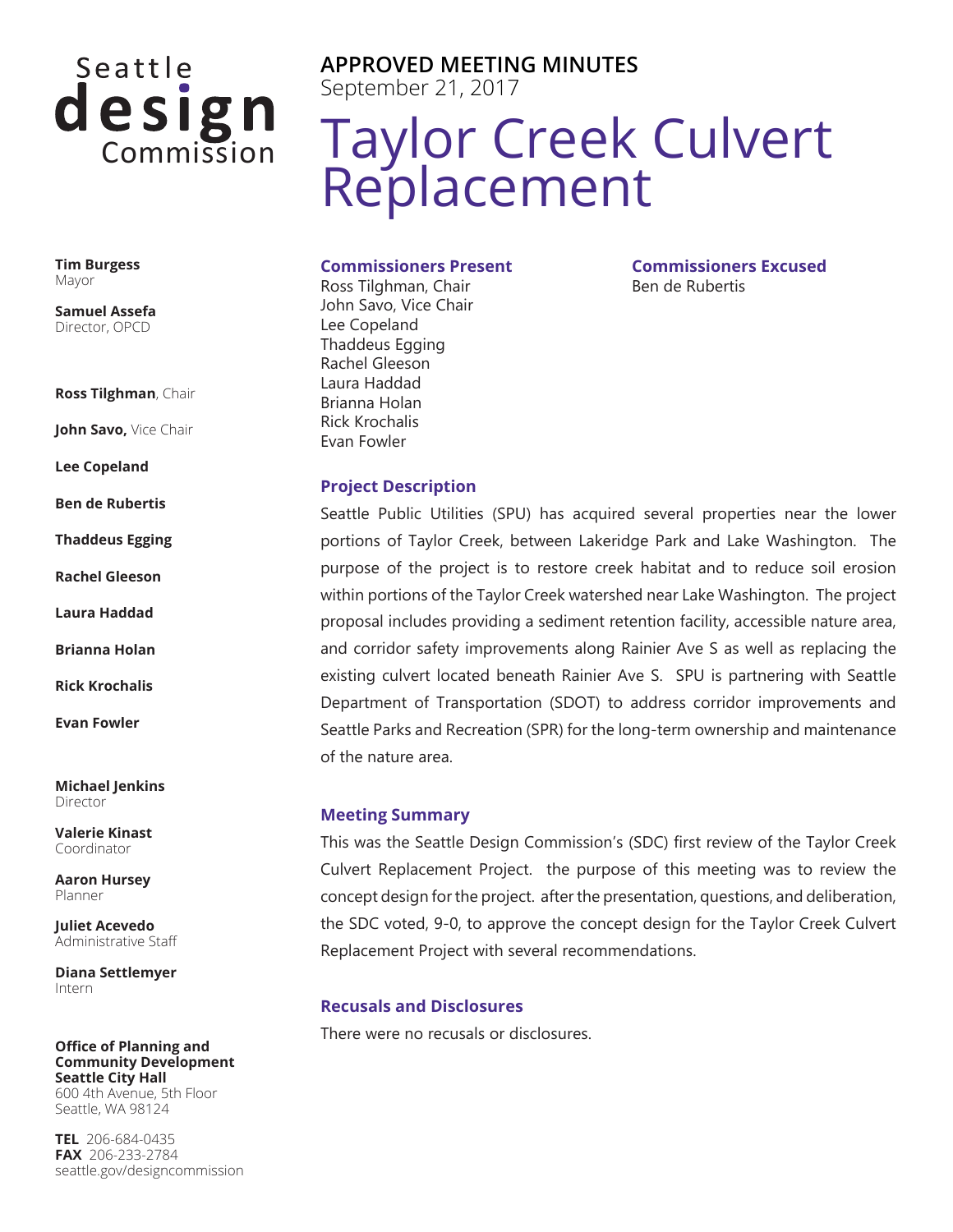#### **September 21, 2017**

**9:00 – 10:30 am**

#### **Type**

CIP

**Phase** Concept Design

#### **Previous Reviews**

None

#### **Presenters**

**Jason Sharpley** SPU

**Danielle Devier** Natural Systems Design

#### **Attendees**

**David Graves** SPR

**Diana Hasegan** Osborn Consulting, Inc.

**Jason Huff** OAC

**Katie McVicker** SPU

**Tarelle Osborn** Osborn Consulting, Inc.

#### **Summary of Presentation**

Jason Sharpley, of Seattle Public Utilities (SPU), and Danielle Devier, of Natural Systems Design, presented the concept design for the Taylor Creek Culvert Replacement project. The project is located near Lake Washington in southeast Seattle. Several major storm events have caused major sediment issues, which have negatively affected the creek habitat and surrounding private property. Project goals include creek habitat restoration, improved fish passage, and reduction of soil erosion near Lake Washington. The design proposal includes a sediment retention facility, culvert replacement beneath Rainier Ave S, corridor safety improvements along Rainier Ave S, and an accessible nature area between Rainier Ave S and Lake Washington. SPU is partnering with Seattle Department



 *Figure 1: Project location*

of Transportation (SDOT) and Seattle Parks and Recreation (SPR) to address corridor safety improvements and for the long-term ownerships and maintenance of the natural area.



*Figure 2: Natural area design concept*

The Sediment retention facility will be located between Rainier Ave S, 68th Ave S, and Lakeridge Park. Taylor Creek will flow into the open-air facility prior to flowing into Lake Washington. The facility will include water pools that will capture large rocks and other sediment, while smaller sediment will be able to pass through. The facility will be surrounded by native vegetation as well as an access road, which will be used for long term maintenance. From the proposed facility, water and small sediment will then pass through a culvert beneath Rainier Ave S. The proposed culvert will include natural stream elements, and will allow for fish to pass through. Water passing through the culvert will then wind through natural area and delta before draining into Lake Washington.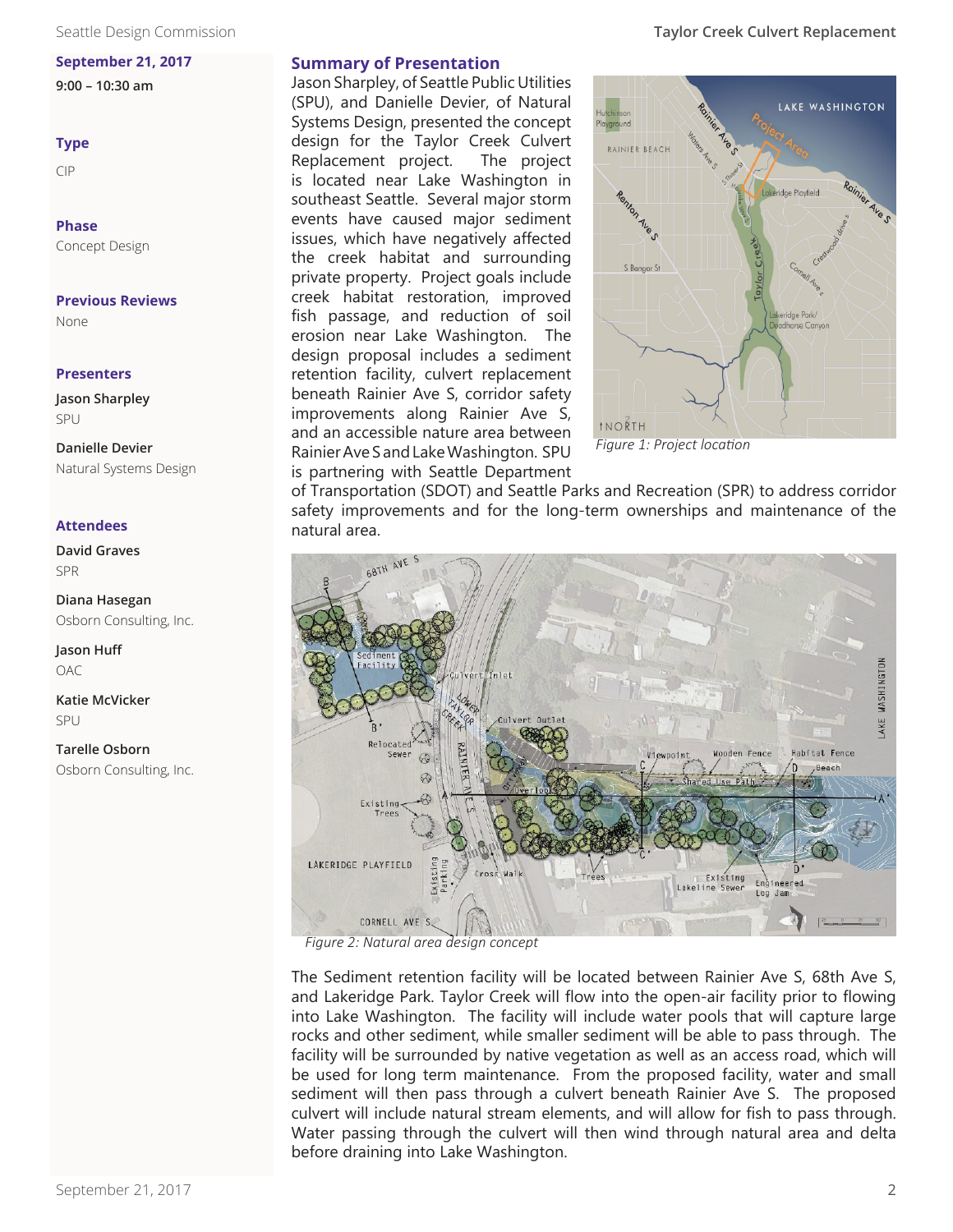| Rainier<br>Ave S | Overlook                                      |                           | Existing<br>Ground | Beach |                 |
|------------------|-----------------------------------------------|---------------------------|--------------------|-------|-----------------|
|                  |                                               | <b>COLOR AND PROPERTY</b> |                    |       | Lake Washington |
|                  | Figure 2. Natural ques esstien les line unest |                           |                    |       |                 |

*Figure 3: Natural area section looking west*

The proposed nature area will reverse conditions caused by large sediment deposits in Taylor Creek, creating a new flood plain that will restore forest, wetland, and aquatic habitats. The nature area will be accessible to the public and will include shared use pathway, viewpoints, and beach area on lake Washington.

#### **Agency Comments**

**David Graves**, of SPR, commented that there has been great collaboration between city agencies. Mr. Graves stated that SPR has been engaged throughout the process and that he looks forward to continuing work on the project.

### **Public Comments**

#### **None**

#### **Summary of Discussion**

The Commission organized its discussion around the following issues:

- Public access, wayfinding, and project integration
- Vehicular circulation and safety
- Placemaking
- Art

#### *Public access, wayfinding, and project integration*

While the SDC commended the project team for designing a restoration project that includes public access, commissioners are very concerned that the pathway is not designed for universal accessibility. The commission strongly recommended the project team provide a pathway that is accessible for everyone. The SDC then encouraged the project team to prioritize ecological design and habitat restoration over pedestrian movement and strongly discouraged the use of ramping to provide universal accessibility as it would greatly impact the ecological design of the nature area. Instead, several commissioners encouraged the design team to, if possible, provide a universally accessible shared use pathway to the beach for pedestrians and maintenance vehicles along the northern edge of the nature area. Commissioners recommended the shared use pathway could include a turnaround area that, when not in use by maintenance vehicles, could also serve as drop off for disabled vehicles. Several Commissioners recommended the project team explore the feasibility of purchasing additional land north of the nature area to accommodate an accessible pathway.

The SDC then recommended the design team to integrate this portion of Rainier Ave S into the project design. Specifically, commissioners encouraged the project team to design a bridge that is perceived as crossing over a natural ecosystem rather than serving as a barrier. Several commissioners then mentioned the proposed bridge design should allow natural light to filter through to the creek below. The commission also recommended the design of the adjacent sidewalk should visually express elements of the natural system.

#### *Vehicular circulation and safety*

The SDC expressed their disappointment that a team member from SDOT was not at the meeting in order to address questions regarding the critical pedestrian flow and road design aspects that must be successfully integrated with the stormwater and public access components of this project. Commissioners highly encouraged a team member from SDOT be present at all future meetings. The commission then expressed their concern with the proposed design of the pedestrian environment along the southwestern edge of Rainier Ave S. Commissioners highly recommended the project team better integrate this area with the surrounding pedestrian network through the use of plantings, pavement material, and adequate site lines. The SDC is also concerned with safety as pedestrians cross this section of Rainier Ave S. Commissioners recommended the project team consider eliminating the center median to further reduce the width of the road.